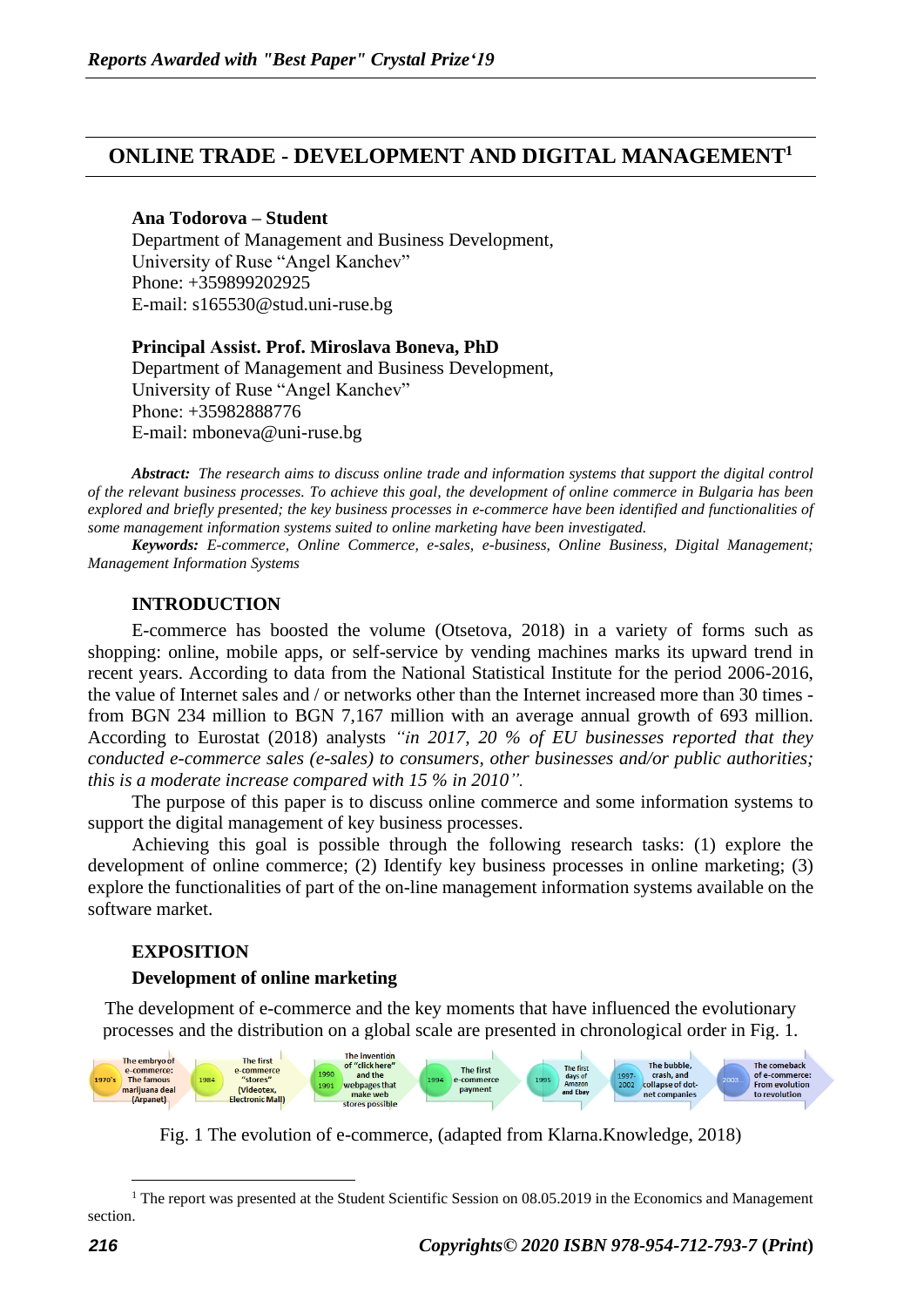The potential of e-commerce in Bulgaria is extremely high and at this stage there are no longer questions as to whether and why business organizations can activate online sales and when and how to do that. Undoubtedly, many offline businesses rediscover the virtual space and perceive it as an additional channel for communication with their customers. *"Moving from traditional to e-commerce ... in the current period of transition to a digital economy turns from opportunity into engagement, which, if not realized, will soon become an obstacle to development and even a cause for decadence for those who do not."* (Petkov, 2016).

Additionally, the availability of a website in a company's portfolio increases its competitiveness, and if to *"10-15 years ago online trading was something new, unfamiliar, niche ... after 2014 ... began to grow wild and physical traders understood that if they are not virtual, then they do not exist" (Goranova, 2017)*. The analyzes show that in order to maintain this competitive advantage and to keep the market positions of a given business in the web relatively stable, the timely monitoring of a number of indicators and the introduction of state-of-the-art information and communication technologies is imperative. The latter is of utmost importance for service to be more than satisfactory and effective and to meet the increasing demands of customers and contractors.

Unlimited quantity and variety of products offered and purchased on the internet, as well as shortening delivery times, completely alter the meaning of traditional shopping. Sites that not only offer a variety of items, but also "extras" like 24-hour, mobile and / or express delivery, change consumer habits and increase the likelihood that customers will buy more than needed, but also increase their expectations. in the future. Many of the major online companies are targeting the development and adaptation of Artificial Intelligence (AI) technology, the so-called artificial intelligence, by creating virtual consultants that direct and assist potential customers throughout the online selection and purchase process - through filtering their searches to the choice of provider and payment method. From the point of view of business, artificial intelligence has a wide range of techniques including data extraction and analysis techniques, process control, automation and optimization, improved forecasting and risk minimization (Carvajal, Maucec, Cullick, 2018).

In this regard, Gartner studies show that *"By 2022, at least 5% of digital commerce orders will be predicted and initiated by AI" (Moore, 2018)*



Fig. 2. Persons (in%) who have ordered / purchased goods and / or services on the Internet for personal purposes (Infostat, 2019)

To date, e-commerce trends are literally formed by consumer needs, and it is one of the leading reasons for web-based marketers to be over-flexible and to develop strategies to achieve and maintain a long-lasting business-to-customer relationship. Buyers are becoming more and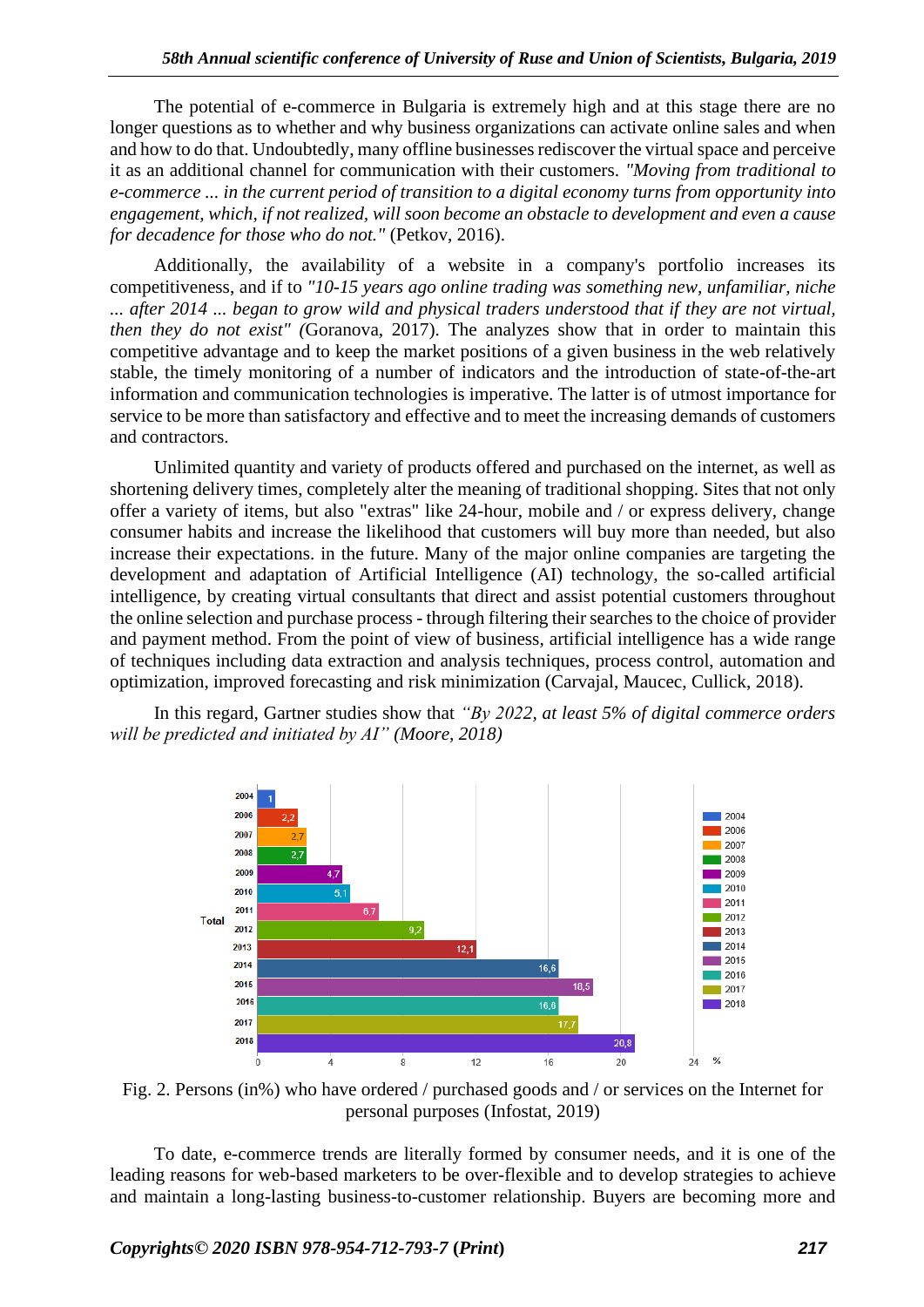more (Figure 2), more pretentious, and for businesses it is becoming increasingly difficult to attract and retain their attention.

It is these intense changes that require the automation of all business processes by implementing a management information system that best suits the needs of the organization so that managers can *"find important trends in their business in a timely manner - what problems they are experiencing at different times, where are the causes of the problem, how to overcome, what are the most successful "moments" and how they can be multiplied "* (Petkov, 2013).

Achieving success online depends on the ability of dealers to plan and implement a comprehensive strategy on how to find and present in the channels that customers prefer and use and on how to offer a better package of goods and services of its current and future users. A crucial step is for traders to spend a considerable amount of time planning and forecasting before choosing and implementing a particular strategy or strategy.

#### **Key business processes in e-commerce**

Every business has its own specific processes that it must pass through. The operation management in commercial companies has its specificity (Yorgova, 2013) and can serve as a starting point for key business processes in the e-commerce. Depending on product selection, ecommerce may, for example, have design and production, but the latter are not inherent in any online merchant. Unlike storage, delivery, order acceptance, marketing, customer service (Cumming, 2006). For a clearer visualization of the most important business processes in ecommerce, the following figure is used (Figure 3):



Fig. 3. Key business processes in e-commerce retail

For every emerging or growing internet store, it is important to optimize processes, achieve more traffic, and increase the number of orders. This also means avoiding the most common problems with online sales and purchases of goods and services, which for 2017 according to INFOSAT data have the following indicators: wrong or damaged goods were delivered (4%); delivery time is longer than indicated (7%); insufficient payment options (2%), etc.

Visa survey, quoted by the online edition of the Capital newspaper in a publication dated 04.08.2017, shows that 40% of consumers in Bulgaria shop online several times a month. According to Krassimira Raicheva, Manager of Visa Bulgaria, nearly 20% of respondents said they would refuse to buy if the merchant does not accept online payments, ie, as a key element of e-commerce business processes, management of payments to customers and contractors.

The data presented draws attention to the most common "complaints" on the part of customers and shows gaps in the most important business processes inherent in online marketing. Issues related to delayed delivery and misdirected orders may be due to insufficient optimization of the Deliverables, Customer Relationship and / or Storage process (s). Traders often delay sending the order due to insufficient or exhausted availability of the product, which is unacceptable unless the goal is to disappoint customers and the business to go bankrupt.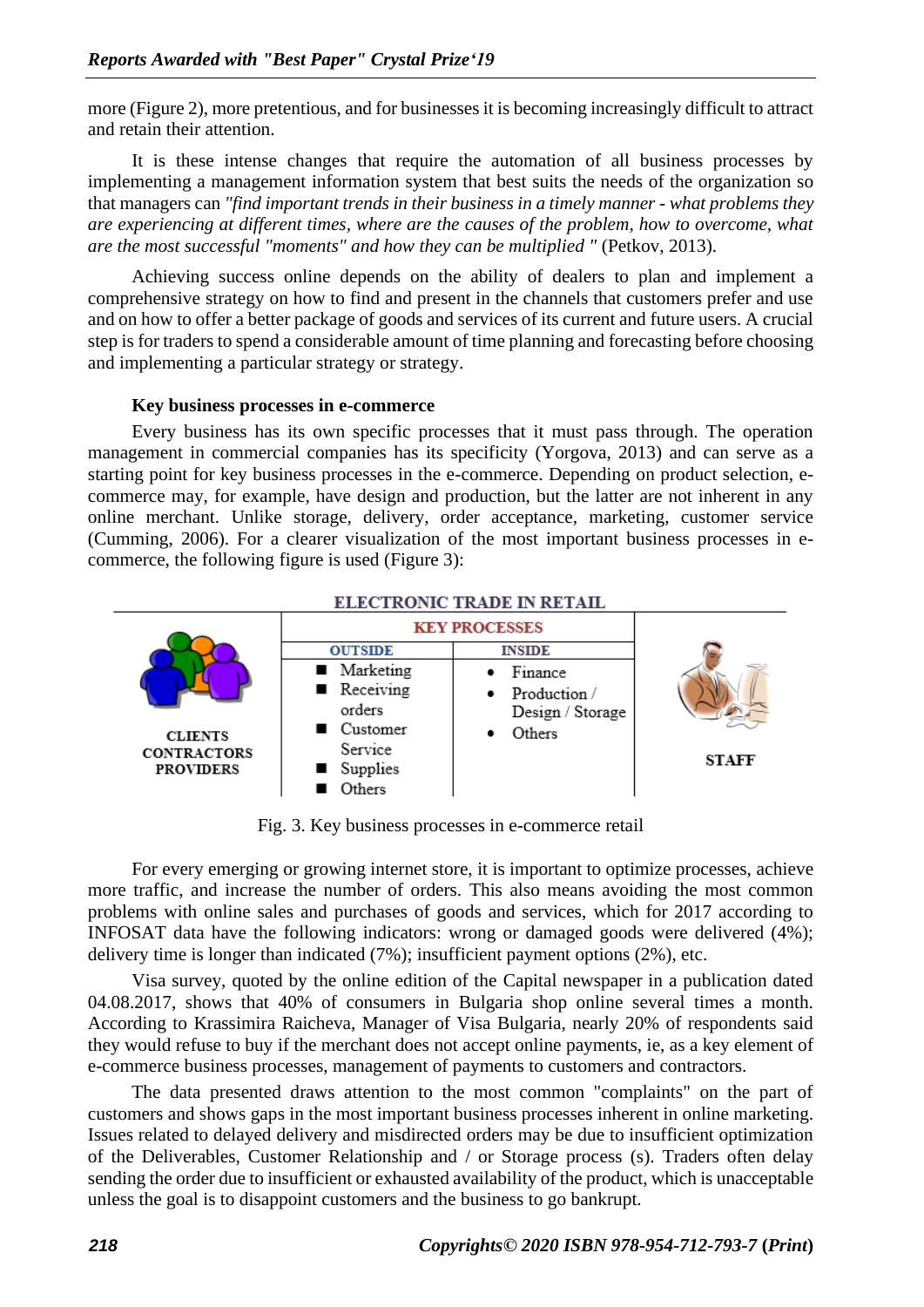Issues related to delayed delivery and misdirected orders may be due to insufficient optimization of the Deliverables, Customer Relationship and / or Storage process (s). Traders often delay sending the order due to insufficient or exhausted availability of the product, which is unacceptable unless the goal is to disappoint customers and the business to go bankrupt.

Payments also prove to be inadequate for customers - it is a common practice to restrict consumers to the possibility of 'cash on delivery', and business often explains that this is the most secure way from the client's point of view. In fact, it is the most economical option for the trader, otherwise he has to invest in costly certificates to protect sensitive e-shop data such as bank accounts and passwords. The problems in this case arise from the insufficient optimization of the Finance and Customer Service processes, which, as has been emphasized, are key and need to be developed and upgraded. *"In order for an online trading website to be successful, traders should support multiple currency transactions, accept the most common card and alternative payment methods in all regions, and match supply with local purchasing habits."* (Holloman, 2016).

It can be seen from this structural element of the development that e-commerce processes are exclusively related. This is probably true for every business, but in the case of distance marketing, each mistake or problem causes double damage. Therefore, introducing a dedicated management system should be a priority for online merchants, whether they are starting or trying to develop their business.

# **Exploring the functional capabilities of management information systems suited to ecommerce**

The functionality of a management information system (MIS) is the extent to which the system meets the enterprise's information needs. These needs can be represented as a mix of standard and nonstandard requirements, a business model, reporting methodology, etc., which suggests that there is no system that could cover 100% of all requirements. It is important to assess which functionalities are essential to business and lead the way in choosing the MIS.

From the point of view of the needs of e-commerce with relatively appropriate parameters, three management systems are distinguished: Prim ™; SAP Business One and Coriti (Table 1).

|                        |   | Coriti |
|------------------------|---|--------|
| <b>SALES</b>           |   |        |
| E-sales                |   |        |
| <b>MARKETING</b>       |   |        |
| <b>FINANCES</b>        |   |        |
| <b>STORAGE</b>         |   |        |
| <b>HUMAN RESOURCES</b> | ∝ |        |
| <b>MANUFACTURE</b>     |   |        |
| <b>SECURITY</b>        |   |        |
| <b>MOBILITY</b>        |   |        |

Table 1. Comparison of the main functionalities of the studied management information systems, suitable for  $e$ -commerce<sup>1</sup>

The main processes that need to be satisfactorily "covered" by a system in the way they are carried out in the enterprise are: the business process (from meetings and contacts, through the

<sup>&</sup>lt;sup>1</sup> Legend:  $\sqrt{\ }$  - Relevant functionality is available in the product portfolio.  $\otimes$  - it is not clear whether this functionality is embedded in the core software package or whether additional upgrade is possible and / or necessary;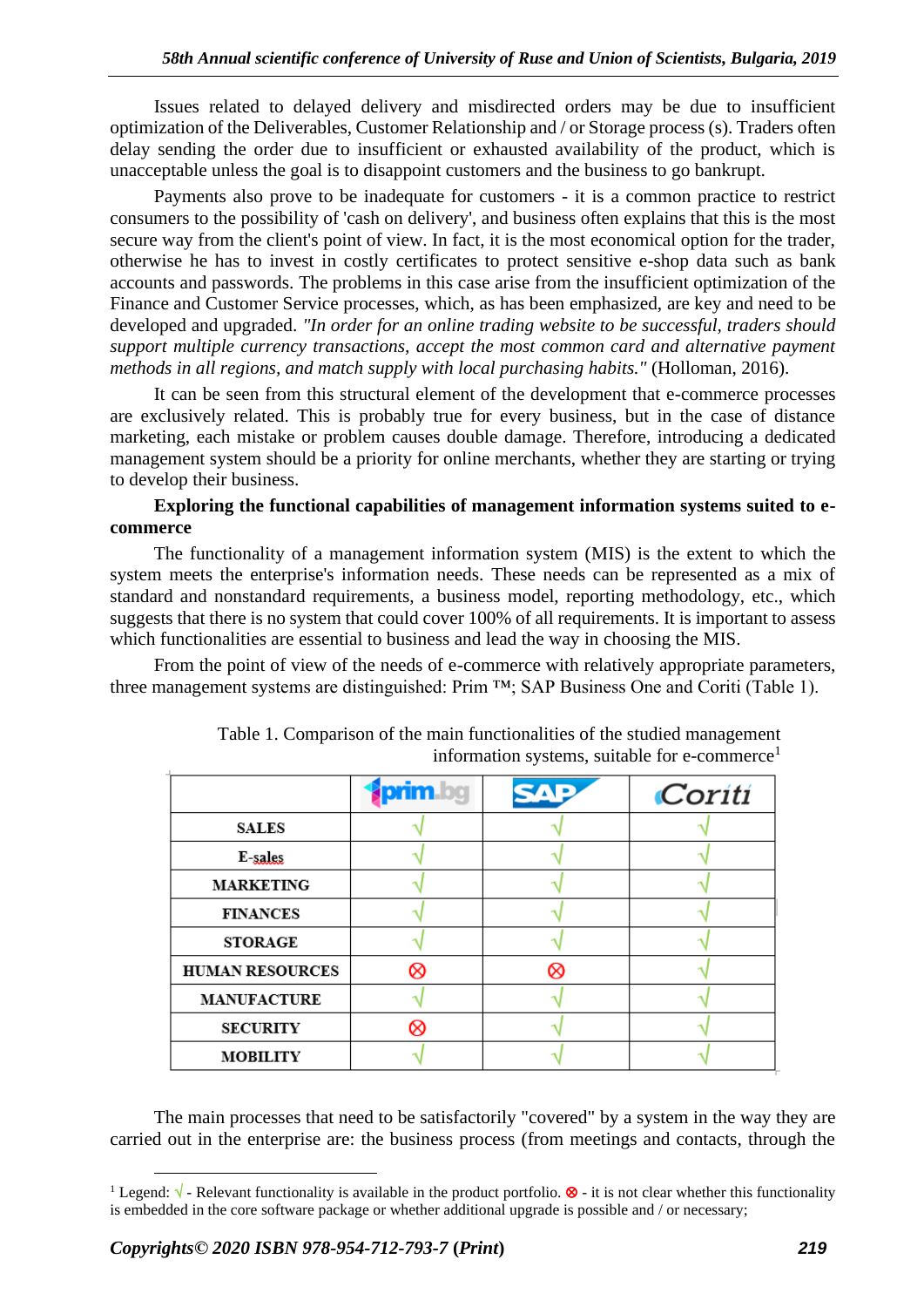conclusion of transactions, to tracking the development of relationships); the processes of obtaining the necessary technical means and materials; planning the necessary resources, human, material, time, etc. for the correct implementation of the commitments made; - cash flows (tracking, authorization, planning, accountability); other accompanying activities.

Obviously, the differences in the functionalities of the three proposed programs are within the permissible minimum. This is because targeted software is targeted to fully meet the needs of e-retailers. This product is becoming popular like *Omnichannel E-commerce Solution Hub* and covers various items – goods , stocks, supplies, integration with courier companies, orders and, last but not least, multi-channel sales in one interface.

The Finance module is set for each product, and this is also essential. Those not familiar with e-commerce believe that the cost of an e-shop is lower than the traditional one. This is definitely not the case, just the investments are in a different direction. "*If the majority of the costs are related to the shops and warehouses themselves, we also have a serious investment in warehouses, but also more marketing and handling and delivery systems for online merchants. In the retail sector, most of the staff are sellers and warehouse workers, ie lower paid professions, ecommerce also has employees - mostly in warehouses, but there are also many people with specific skills and high wages who deal with systems, with an inch -integration with build processes with marketing concepts."* (Kapital, 2017)

Given the latter, it is puzzling that the Human Resources module is not pre-set or, at least, has no indication of this in any of the business management systems described. E-business as a whole and e-commerce in particular are areas that are still developing and properly selected staff are of the utmost importance for their successful realization and competitiveness.

## **CONCLUSIONS**

It has been found that e-commerce has developed exponentially in recent decades. As a special case, online commerce in Bulgaria follows international trends, albeit with little delay. This can also be viewed positively, as it allows to predict the upcoming phenomena in the country as well.

It is argued that the key business processes in e-commerce are excellent customer service, timely execution of orders and deliveries, more payment options and maintenance of stock availability, relevant to the quantity of goods and services offered. The control and optimization of each of these elements of online offering is both a prerequisite for successful strategic and economic goals and a significant competitive advantage.

It is argued that in order to be responsive to change, online marketers have to keep track of trends in their field, but above all they need to have a wealth of information about their own business (clients, orders, finances, stocks, marketing) take quick and accurate decisions. Management information systems satisfy the need for information and simplify the decisionmaking process, assisting the trader in achieving its goals and enhancing its competitiveness.

## **ACKNOWLEDGEMENT**

This paper is a part of studies by the Project  $2019 - FBM - 01$  "Research of digitalization precesses in the management system of organiztions" (*Original title: Проект по ФНИ 2019 – ФБМ – 01 "Изследване процесите на дигитализация в системата за управление на организациите"*), project director Assoc. Proff. Dr. Milena Kirova, University of Ruse "Angel Kanchev".

## **REFERENCES**

Carvajal, G., Intelligent Digital Oil and Gas Fields, Maucec, M. & Cullick, S., *Components of Artificial Intelligence and Data Analytics, 2018, Pages 101-148, [https://](https://www.sciencedirect.com/science/article/pii/B9780128046425000049?via%3Dihub) [www.sciencedirect.com/science/article/pii/B9780128046425000049?via%3Dihub,](https://www.sciencedirect.com/science/article/pii/B9780128046425000049?via%3Dihub) (Accessed 16.04.2016)*